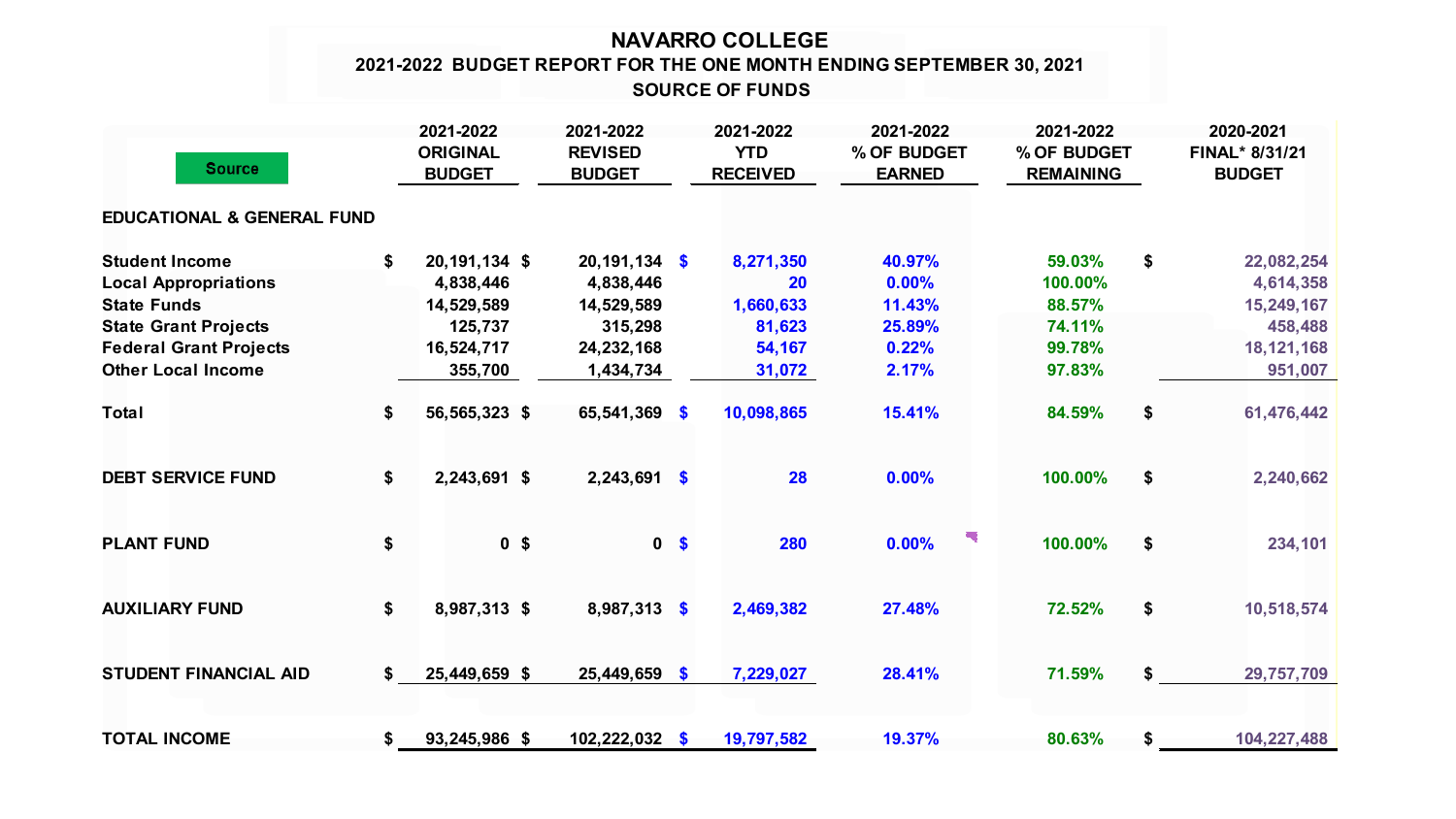## **NAVARRO COLLEGE 2020-2021 BUDGET REPORT FOR THE ONE MONTH ENDING SEPTEMBER 30, 2020 SOURCE OF FUNDS**

| <b>Source</b>                         |    | 2020-2021<br><b>ORIGINAL</b><br><b>BUDGET</b> | 2020-2021<br><b>REVISED</b><br><b>BUDGET</b> | 2020-2021<br><b>YTD</b><br><b>RECEIVED</b> |            | 2020-2021<br>% OF BUDGET<br><b>EARNED</b> | 2020-2021<br>% OF BUDGET<br><b>REMAINING</b> |  |
|---------------------------------------|----|-----------------------------------------------|----------------------------------------------|--------------------------------------------|------------|-------------------------------------------|----------------------------------------------|--|
| <b>EDUCATIONAL &amp; GENERAL FUND</b> |    |                                               |                                              |                                            |            |                                           |                                              |  |
| <b>Student Income</b>                 | \$ | 22,484,163 \$                                 | 22,484,163                                   | - \$                                       | 8,980,840  | 39.94%                                    | 60.06%                                       |  |
| <b>Local Appropriations</b>           |    | 4,614,358                                     | 4,614,358                                    |                                            | $\bf{0}$   | 0.00%                                     | 100.00%                                      |  |
| <b>State Funds</b>                    |    | 15,249,167                                    | 15,249,167                                   |                                            | 1,739,492  | 11.41%                                    | 88.59%                                       |  |
| <b>State Grant Projects</b>           |    | 111,254                                       | 287,164                                      |                                            | 30,256     | 10.54%                                    | 89.46%                                       |  |
| <b>Federal Grant Projects</b>         |    | 1,805,476                                     | 5,381,626                                    |                                            | (105)      | 0.00%                                     | 100.00%                                      |  |
| <b>Other Local Income</b>             |    | 538,992                                       | 737,360                                      |                                            | 240,065    | 32.56%                                    | 67.44%                                       |  |
| <b>Total</b>                          | \$ | 44,803,410 \$                                 | 48,753,838                                   | S.                                         | 10,990,548 | 22.54%                                    | 77.46%                                       |  |
| <b>DEBT SERVICE FUND</b>              | \$ | 2,240,662 \$                                  | $2,240,662$ \$                               |                                            | 29         | 0.00%                                     | 100.00%                                      |  |
| <b>PLANT FUND</b>                     | \$ | 0 <sup>5</sup>                                | $\mathbf 0$                                  | $\sqrt[6]{\frac{1}{2}}$                    | 136        | 0.00%                                     | 100.00%                                      |  |
| <b>AUXILIARY FUND</b>                 | \$ | 10,553,934 \$                                 | 10,553,934                                   | $\sqrt[6]{3}$                              | 2,425,993  | 22.99%                                    | 77.01%                                       |  |
| <b>STUDENT FINANCIAL AID</b>          | \$ | 29,669,709 \$                                 | 29,669,709                                   | $\mathbf{s}$                               | 8,207,957  | 27.66%                                    | 72.34%                                       |  |
| <b>TOTAL INCOME</b>                   | \$ | 87,267,715 \$                                 | 91,218,143                                   | $\mathbf{s}$                               | 21,624,663 | 23.71%                                    | 76.29%                                       |  |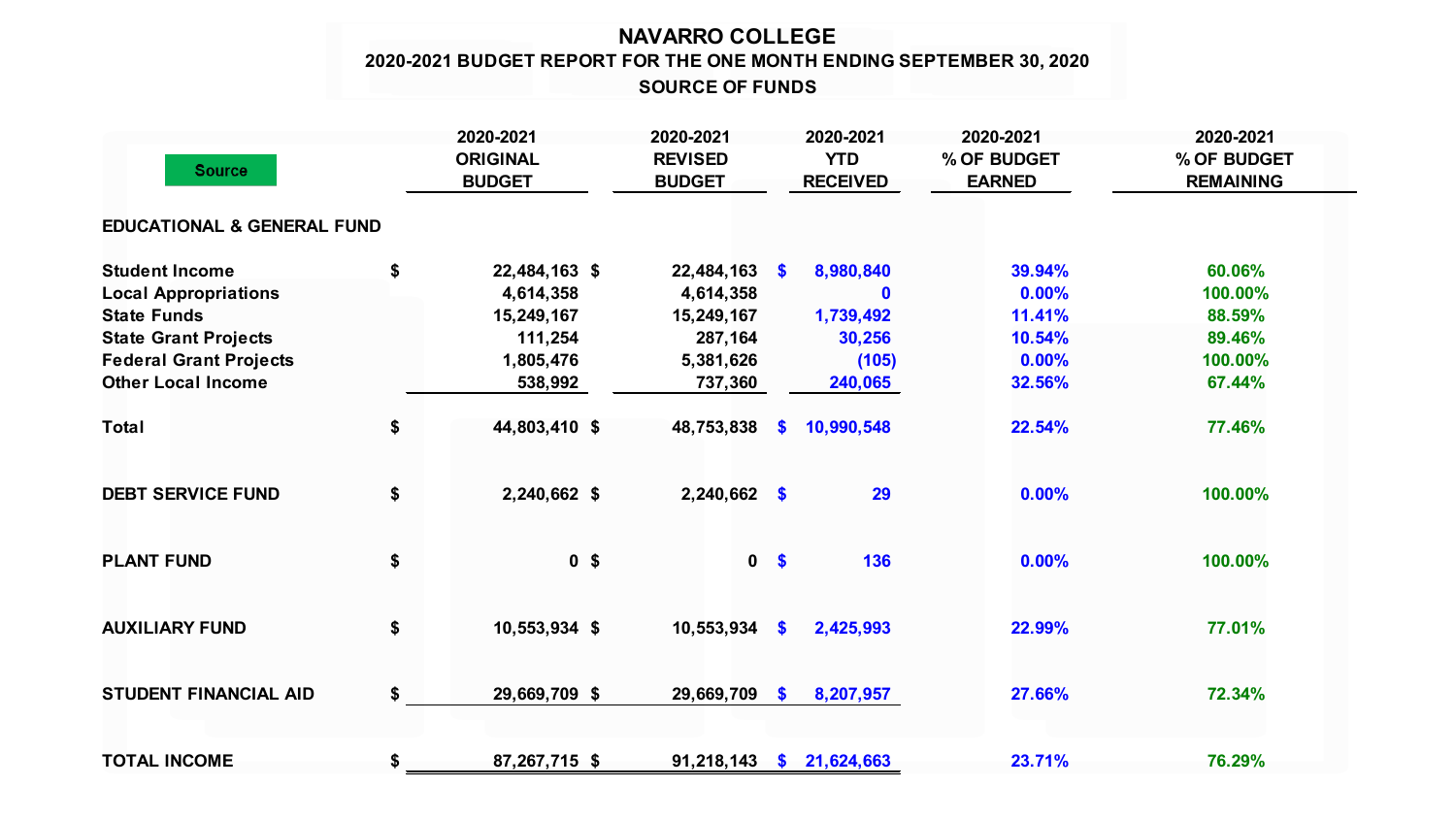## **NAVARRO COLLEGE 2021-2022 BUDGET REPORT FOR THE ONE MONTH ENDING SEPTEMBER 30, 2021 DISBURSEMENT OF FUNDS**

| <b>Disbursement</b>                       |    | 2021-2022<br><b>ORIGINAL</b><br><b>BUDGET</b> | 2021-2022<br><b>REVISED</b><br><b>BUDGET</b> | 2021-2022<br><b>YTD</b><br><b>EXPENSED</b> |               | 2021-2022<br><b>OBLIGATED</b> | 2021-2022<br>% OF BUDGET<br><b>EXPENDED</b> | 2021-2022<br>% OF BUDGET<br><b>REMAINING</b> | 2020-2021<br>FINAL * 8/31/21<br><b>BUDGET</b> |  |
|-------------------------------------------|----|-----------------------------------------------|----------------------------------------------|--------------------------------------------|---------------|-------------------------------|---------------------------------------------|----------------------------------------------|-----------------------------------------------|--|
| <b>EDUCATIONAL &amp; GENERAL FUND</b>     |    |                                               |                                              |                                            |               |                               |                                             |                                              |                                               |  |
| <b>General Administration</b>             | \$ | 2,077,862 \$                                  | 2,077,862 \$                                 | 191,638                                    | \$            | 1,578,639                     | 85.20%                                      | 14.80%                                       | \$<br>2,304,218                               |  |
| <b>Student Services</b>                   |    | 3,429,389                                     | 3,458,846                                    | 256,113                                    |               | 2,381,928                     | 76.27%                                      | 23.73%                                       | 3,661,215                                     |  |
| <b>General Institutional</b>              |    | 4,923,786                                     | 5,058,736                                    | 881,738                                    |               | 2,703,540                     | 70.87%                                      | 29.13%                                       | 4,484,560                                     |  |
| <b>Instructional Administration</b>       |    | 1,316,187                                     | 1,335,732                                    | 103,139                                    |               | 1,073,928                     | 88.12%                                      | 11.88%                                       | 1,437,501                                     |  |
| <b>Staff Benefits</b>                     |    | 6,617,139                                     | 6,617,139                                    | 526,664                                    |               | 1,908,675                     | 36.80%                                      | 63.20%                                       | 7,168,132                                     |  |
| <b>Resident Instruction:</b>              |    |                                               |                                              |                                            |               |                               |                                             |                                              |                                               |  |
| Academic                                  |    | 6,231,468                                     | 6,239,377                                    | 481,783                                    |               | 3,692,760                     | 66.91%                                      | 33.09%                                       | 6,723,315                                     |  |
| <b>Career</b>                             |    | 5,819,405                                     | 5,853,705                                    | 421,589                                    |               | 3,999,313                     | 75.52%                                      | 24.48%                                       | 6,293,966                                     |  |
| <b>Planetarium</b>                        |    | 83,424                                        | 83,424                                       | 3,452                                      |               | 36,026                        | 47.32%                                      | 52.68%                                       | 77,842                                        |  |
| <b>Museum</b>                             |    | 164,865                                       | 164,865                                      | 10,217                                     |               | 144,572                       | 93.89%                                      | 6.11%                                        | 156,368                                       |  |
| <b>Events</b>                             |    | 90,116                                        | 90,116                                       | 6,085                                      |               | 73,203                        | 87.98%                                      | 12.02%                                       | 60,898                                        |  |
| Library                                   |    | 442,065                                       | 442,065                                      | 45,991                                     |               | 265,240                       | 70.40%                                      | 29.60%                                       | 469,220                                       |  |
| <b>Community Services</b>                 |    | 1,000                                         | 1,000                                        | $\mathbf 0$                                |               | $\mathbf{0}$                  | 0.00%                                       | 100.00%                                      | 2,000                                         |  |
| <b>Plant Maintenance &amp; Operations</b> |    | 4,132,877                                     | 4,132,877                                    | 346,228                                    |               | 1,088,559                     | 34.72%                                      | 65.28%                                       | 4,094,323                                     |  |
| <b>Appropriations</b>                     |    | 4,724,551                                     | 5,498,390                                    | $\mathbf{0}$                               |               | ŋ                             | 0.00%                                       | 100.00%                                      | 5,811,242                                     |  |
| <b>State Grant Projects</b>               |    | 125,737                                       | 315,298                                      | 8,438                                      |               | 89,552                        | 31.08%                                      | 68.92%                                       | 458,488                                       |  |
| <b>Federal Grant Projects</b>             |    | 16,351,426                                    | 24,058,877                                   | 5,641,710                                  |               | 1,244,498                     | 28.62%                                      | 71.38%                                       | 17,959,537                                    |  |
| <b>Local Grant Projects</b>               |    | 34,026                                        | 113,060                                      | 551                                        |               | 120                           | 0.59%                                       | 99.41%                                       | 313,617                                       |  |
| <b>Total</b>                              | \$ | 56,565,323 \$                                 | 65,541,369 \$                                | 8,925,336                                  | <b>S</b>      | 20,280,553                    | 44.56%                                      | 55.44%                                       | \$<br>61,476,442                              |  |
| <b>DEBT SERVICE FUND</b>                  | \$ | 2,243,691 \$                                  | $2,243,691$ \$                               | (172, 536)                                 | -\$           | $\mathbf 0$                   | $-7.69%$                                    | 107.69%                                      | \$<br>2,240,662                               |  |
| <b>PLANT FUND</b>                         | \$ | 0 <sup>5</sup>                                | 0 <sup>5</sup>                               | $\mathbf{0}$                               | <b>S</b>      | $\mathbf{0}$                  | $0.00\%$                                    | 100.00%                                      | \$<br>234,101                                 |  |
| <b>AUXILIARY FUND</b>                     | \$ | 8,987,313 \$                                  | 8,987,313 \$                                 | 1,228,485                                  | $\mathbf{\$}$ | 3, 173, 166                   | 48.98%                                      | 51.02%                                       | \$<br>10,518,574                              |  |
| STUDENT FINANCIAL AID                     | S. | 25,449,659 \$                                 | 25,449,659 \$                                | 2,060,821                                  | \$            | $\mathbf 0$                   | 8.10%                                       | 91.90%                                       | \$<br>29,757,709                              |  |
| <b>TOTAL DISBURSEMENTS</b>                | \$ | 93,245,986 \$                                 | 102,222,032 \$                               | 12,042,106                                 | <b>S</b>      | 23,453,719                    | 34.72%                                      | 65.28%                                       | \$<br>104,227,488                             |  |